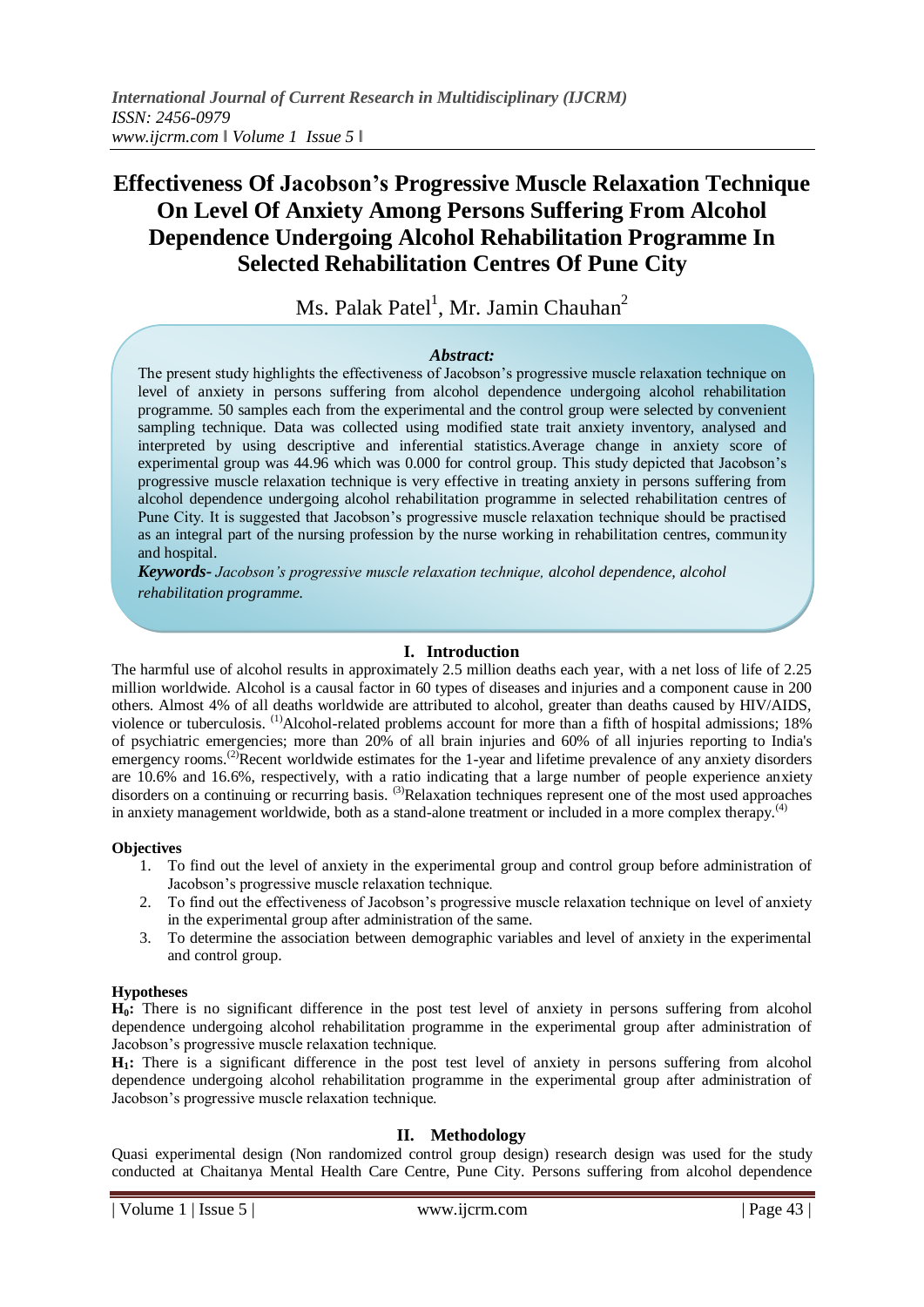undergoing alcohol rehabilitation therapy at the centre were subjects. The participants consisted of subjects who could understand English, Marathi or Hindi and who had been admitted for at least 4 days in the present admission. The participants were divided into experimental and control group consisting of 50 samples each. The tool used consisted of two sections- Section I consisted of questions related to the demographic variables and Section II consisted of the modified state trait anxiety inventory.

On the first day samples from both groups were pretested, Jacobson's progressive muscle relaxation technique was administered to the experimental group for seven consecutive days for 30 minutes thereafter. On the eighth day the samples from both the groups were post-tested.

| Table 1: Association between anxiety and demographic variables (N=100) |                          |                 |                |         |
|------------------------------------------------------------------------|--------------------------|-----------------|----------------|---------|
| Demographic variable                                                   |                          | <b>Anxiety</b>  |                | p-value |
|                                                                        |                          | Moderate        | <b>Severe</b>  |         |
| Age                                                                    | $20-25$ years            | 26              | 5              |         |
|                                                                        | 26-30 years              | 23              | 2              | 0.658   |
|                                                                        | 31-35 years              | 18              | 1              |         |
|                                                                        | Above 36 years           | 22              | $\overline{3}$ |         |
| <b>Marital</b>                                                         | Divorced/separated       | 22              | $\overline{c}$ | 0.239   |
| status                                                                 | Married                  | 43              | 4              |         |
|                                                                        | Single                   | 16              | $\overline{5}$ |         |
|                                                                        | Widow/widower            | 8               | $\overline{0}$ |         |
| Type of                                                                | Extended                 | 16              | 1              | 0.116   |
| family                                                                 | Joint                    | 30              | 1              |         |
|                                                                        | Nuclear                  | 31              | 8              |         |
|                                                                        | Single parent            | 12              | 1              |         |
| <b>Number of</b>                                                       | None                     | 20              | 6              | 0.177   |
| children                                                               | One                      | 38              | 3              |         |
|                                                                        | Three or more than three | $\overline{2}$  | 0              |         |
|                                                                        | Two                      | 29              | $\overline{2}$ |         |
| <b>Monthly</b>                                                         | Upto Rs. 15000           | 8               | 3              | 0.043   |
| family                                                                 | Rs. 15001-30000          | 29              | $\overline{2}$ |         |
| income                                                                 | Rs. 30001-45000          | 32              | 1              |         |
|                                                                        | Above Rs. 45001          | 20              | 5              |         |
| <b>Education</b>                                                       | 12th pass                | $\overline{2}$  | 1              | 0.410   |
|                                                                        | Any other                | $\overline{36}$ | 5              |         |
|                                                                        | Diploma holder           | 14              | 1              |         |
|                                                                        | Postgraduate             | 22              | 1              |         |
|                                                                        | Undergraduate            | 15              | 3              |         |

| <b>III.</b> Results                                                      |  |  |  |  |
|--------------------------------------------------------------------------|--|--|--|--|
| Table I: Association between anxiety and demographic variables $(N=100)$ |  |  |  |  |

In pretest, majority of 94% of the persons suffering from alcohol dependence undergoing alcohol rehabilitation program suffered from moderate anxiety (Score 81-120) and 6% of them had severe anxiety (score 121-160) in the control group. Whereas in the experimental group majority of 84% of the persons suffering from alcohol dependence undergoing alcohol rehabilitation program moderate anxiety (Score 81-120) and 16% of them had severe anxiety (score 121-160). The analysis suggests that in both the groups maximum participants suffered from moderate level of anxiety with a small number falling into the severe category.

It revealed that in the posttest, all of the persons suffering from alcohol dependence undergoing alcohol rehabilitation program had mild anxiety (Score 41-80). Average change in anxiety score of experimental group was 44.96 which was 0.000 for control group. Jacobson's progressive muscle relaxation technique significantly improved the anxiety of persons in experimental group. This indicates that there was a marked improvement in the anxiety of samples after administration of Jacobson's progressive muscle relaxation technique. Thus null hypothesis was rejected and  $H_1$  was accepted.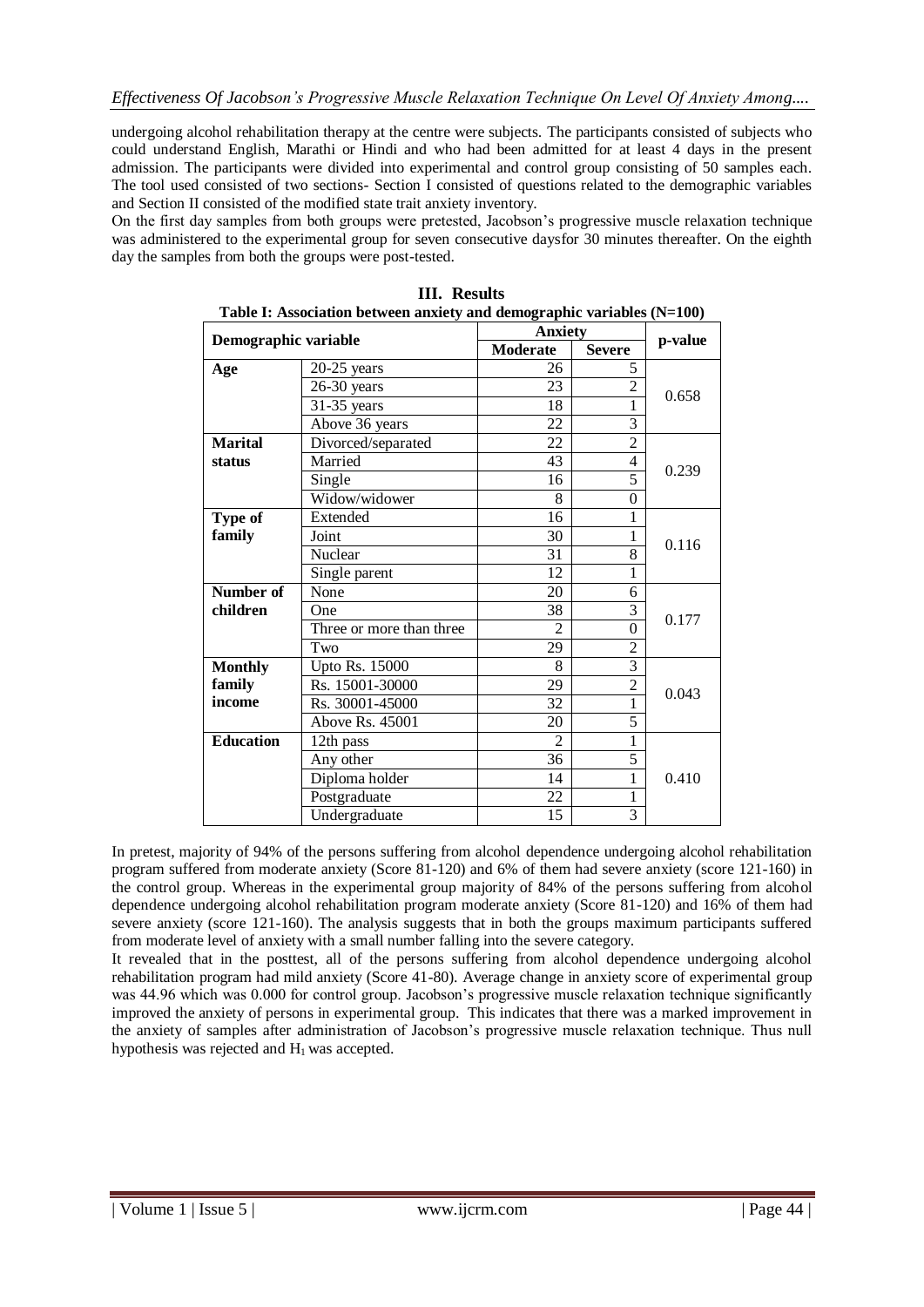

**Fig 1: Bar diagram depicts level of anxiety in the experimental group before and after administration of Jacobson's progressive muscle relaxation technique.**



### **Fig 2: Bar diagram depicts average change in anxiety scores of experimental and control group Recommendations**

- 1. Replication of the study could be done with a larger sample to validate and generalize the findings.
- 2. This study can be carried out among the persons suffering from alcohol dependence in the community setting.
- 3. Comparative study can be carried out to determine the difference between Jacobson's progressive muscle relaxation technique and other relaxation techniques.
- 4. This study can be done by maximizing the duration of Jacobson's progressive muscle relaxation technique.
- 5. The study can be conducted to determine the effectiveness of Jacobson's progressive muscle relaxation technique on specific illness patients other than the one's already taken up.
- 6. The study can be carried out in a different setting with a different rehabilitation program.

## **IV. Conclusion**

The findings reveal that Jacobson's progressive muscle relaxation technique is highly effective in reducing level of anxiety in persons suffering from alcohol dependence undergoing alcohol rehabilitation program. And Jacobson's progressive muscle relaxation technique can be administered as an alternative treatment for the